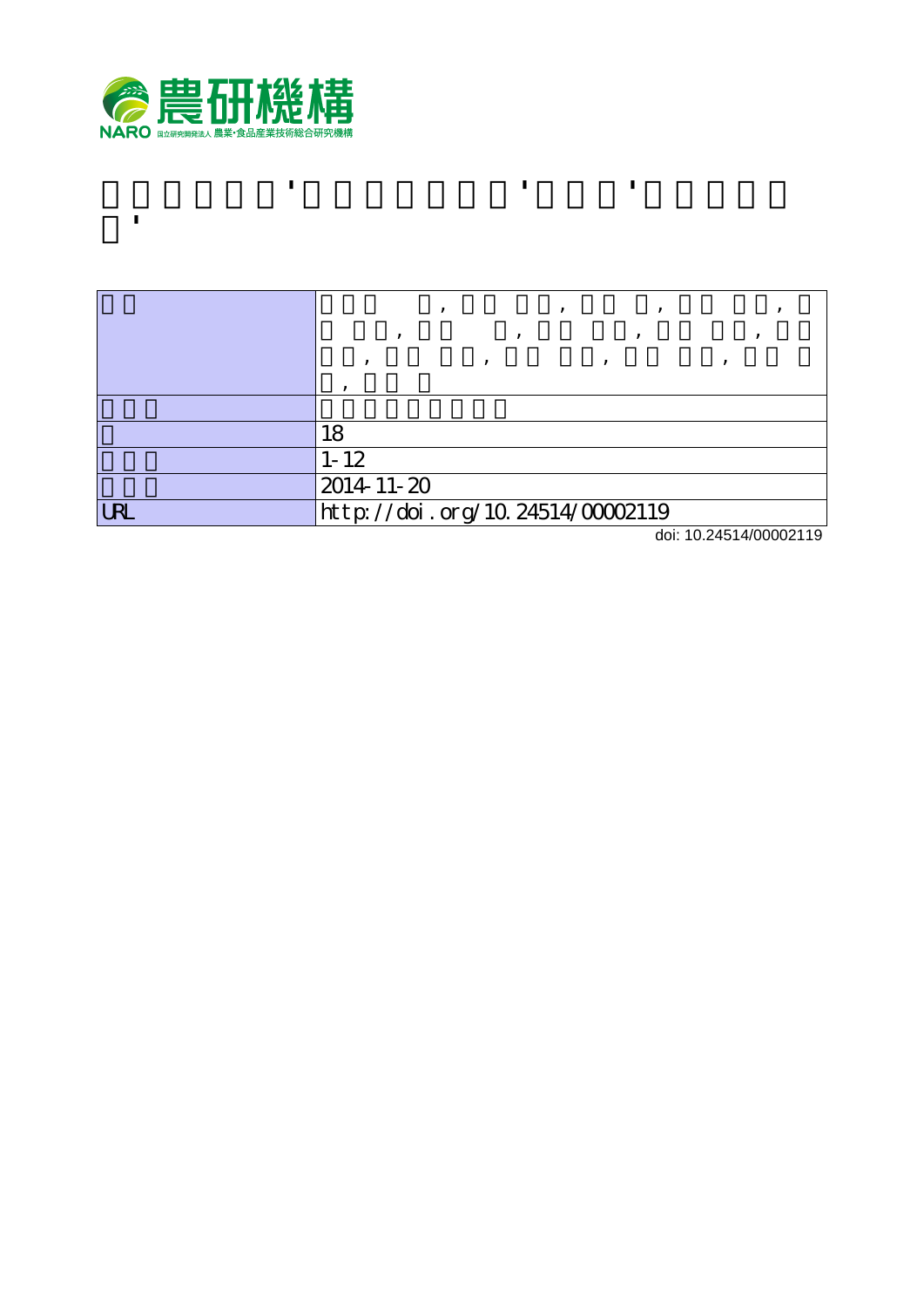#### 原著論文

# アンズ新品種'おひさまコット' および'ニコニコット'

八重垣英明\* · 山口正己<sup>† 1</sup> · 土師岳<sup>† 2</sup> · 末貞佑子 · 中村ゆり† 3・京谷英壽† 4・西村幸一† 4・三宅正則 †5・ 安達栄介† 6・小園照雄† 7・福田博之† 8・ 木原武士† 8・鈴木勝征† 8・内田誠† 8

独立行政法人 農業・食品産業技術総合研究機構 果樹研究所 品種育成・病害虫研究領域 305-8605 茨城県つくば市

# New Apricot Cultivars 'Ohisamacot' and 'Nikonicot'

Hideaki YAEGAKI\*, Masami YAMAGUCHI, Takashi HAJI, Yuko SUESADA, Yuri NAKAMURA, Hidetoshi KYOTANI, Koichi NISHIMURA, Masanori MIYAKE, Eisuke ADACHI, Teruo KOZONO, Hiroyuki FUKUDA, Takeshi KIHARA, Katsuyuki SUZUKI and Makoto UCHIDA

> Breeding and Pest Management Division, Institute of Fruit Tree Science National Agriculture and Food Research Organization (NARO) Tsukuba, Ibaraki 305-8605, Japan

# Summary

'Ohisamacot' and 'Nikonicot' are new apricot (*Prunus armeniaca* L.) cultivars released in 2009 by the National Agriculture and Research Organization Institute of Fruit Tree Science (NIFTS) in Japan. The cultivars were selected from seedlings obtained from crosses between Anzu Tsukuba 5

```
(2014年5月9 日受付・2014年8月1 日受理)
† 1 現 東京農業大学
† 2 現 独立行政法人農業生物資源研究所遺伝資源センター放射線育種場
† 3 現 独立行政法人農業・食品産業技術総合研究機構総合企画調整部
† 4 元 果樹試験場育種部
† 5 現 山梨県果樹試験場
† 6 現 山形県農業総合研究センター園芸試験場
† 7 故人 
† 8 元 果樹研究所企画管理部
*Corresponding author. yaegaki@affrc.go.jp
```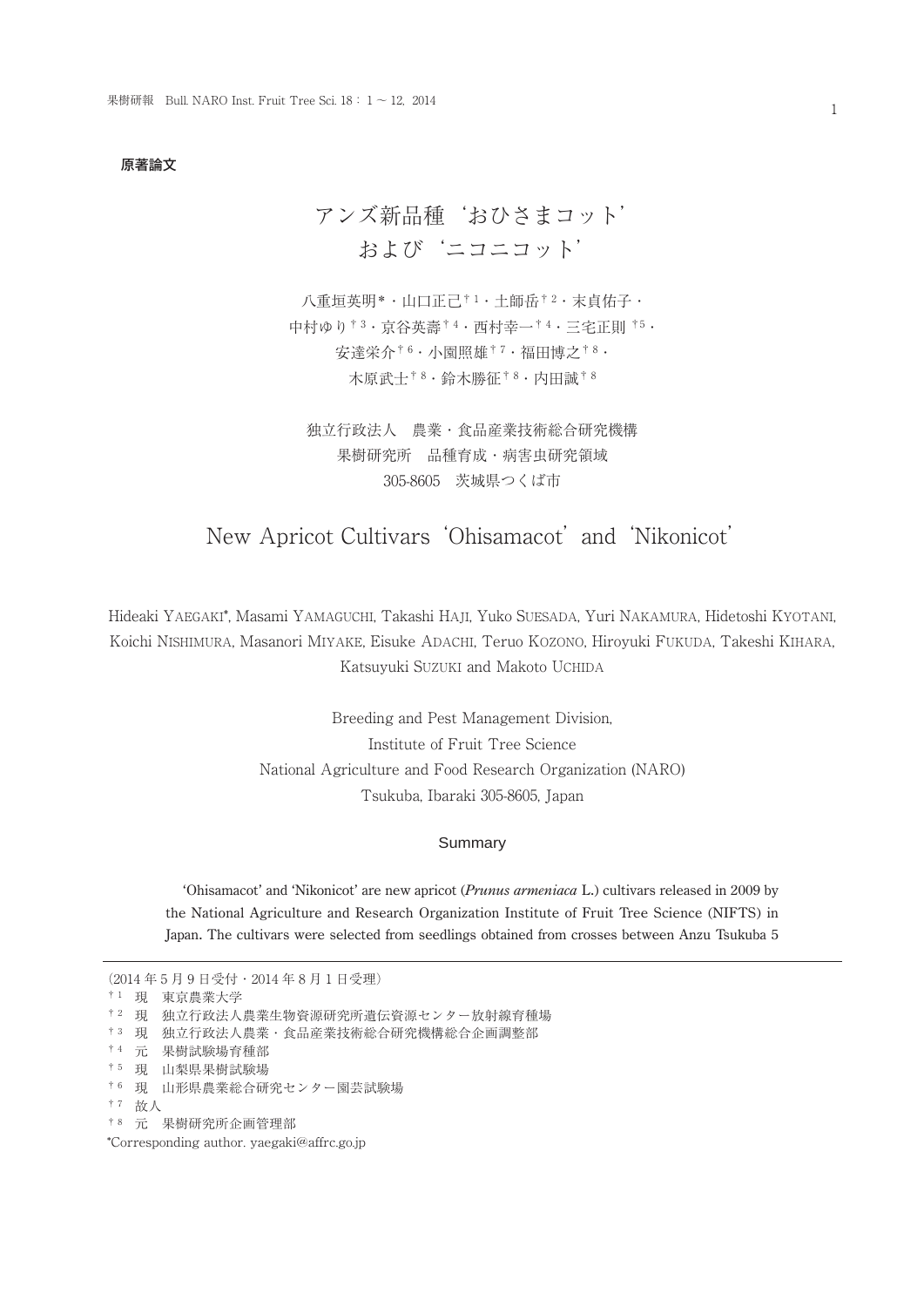and 'Harcot' and 'Rival' and Anzu Tsukuba 5 respectively. 'Ohisamacot' and 'Nikonicot' were designated as Anzu Tsukuba 9 and Anzu Tsukuba 12, respectively, and evaluated in the 2nd national trial of apricots at 6 experimental stations in Japan beginning in 1999. The cultivars were ultimately selected, named 'Ohisamacot' and 'Nikonicot', and registered as No.22907 and No.22908 under the Plant Variety Protection and Seed Act of Japan on December 20, 2013.

The characteristics of 'Ohisamacot' are as follows: Tree vigor is strong. The number of flower buds is medium to many, and the flower is self-compatible. Flowering and harvest times at Tsukuba are approximately March 30 and June 30, respectively. The fruit is round-elliptical to elliptical in shape weighing an average of 110 g; thus, larger than 'Heiwa'. Skin and flesh color are orangeyellow. The juice soluble solids content is 11.5%, a value higher than that of 'Heiwa' and the acidity is pH 3.92. The texture of the flesh is slightly dense with no astringency. The shelf life is comparable to that of 'Harcot'. The fruit eating quality for table use is comparable to that of 'Harcot'.

The characteristics of 'Nikonicot' are as follows: Tree vigor is strong to slightly strong. Trees are likely to bear many flower buds, and the flower is self-compatible. Flowering and harvest times at Tsukuba are approximately March 28 and July 1, respectively. The fruit is round-elliptical in shape weighing an average of 86 g; thus, larger than 'Heiwa'. Skin and flesh color are orange. The juice soluble solids content is 12.7%, a value higher than 'Heiwa', and the acidity is pH 4.24. The texture of the flesh is slightly dense to medium with very little or no astringency. The shelf life is longer than or comparable to that of 'Harcot'. The fruit eating quality for table use is comparable to 'Harcot'.

Key words: *Prunus armeniaca*, new cultivar, fruit breeding

# 緒 言

アンズ(*Prunus armeniaca* L.)は,中国北部および 北東部の山岳地帯が原産地と考えられている (Mehlenbacher et al. 1991). Baily and Hough (1975) は世界各地のアンズを1)中央アジア, 2)イラン・コ ーカサス,3)ヨーロッパ,4)ツンガル・ザイリ,5) 中国北部, 6)中国東部の 6 群に分類している. 中国東 部のグループに含まれ,わが国で古くから栽培される 在来品種の多くは降雨量の多い気象条件においても裂 果や病害の発生が少ない. しかし、果実は甘味が少な く酸味は強い.

農林水産省の平成 23 年度特産果樹生産動態等調査に よると、わが国のアンズの栽培面積は 281.9ha, 収穫量 2,313t であり、栽培地域や生産量も極めて限定されてい る.1,956t の出荷量のうち 1,097t は加工向けである.市 場出荷された果実もジャムやシロップ漬けなどに加工 されることが多く、生食利用はごく一部と考えられる.

一方,ヨーロッパグループに含まれるヨーロッパや 北米のアンズ品種は,果実の酸味が少なく,生食可能 なものが多いが,わが国の気象条件では裂果や病害の 発生が多く、安定した生産が困難であった. また、ア ンズは開花期が早く自家不和合性品種もあることから, 開花期の気象条件の影響を受けて結実が不安定になり やすい.

独立行政法人農業・食品産業技術総合研究機構果樹 研究所(以後果樹研究所と略)ではアンズの生産・消 費の拡大を図るために,わが国においても栽培容易で 生食可能な品種の育成を目標に,1970 年よりアンズの 交雑育種を行ってきている.1973 ~ 1978 年には,わが 国の在来品種と北米の品種との交雑を行い,これらの 交雑から得られた 5 系統を含む 7 系統を供試してアン ズ第 1 回系統適応性検定試験を 1984 ~ 1992 年まで行 ったが,いずれの系統も酸味が多く,生食には適さな いという判定となり,品種登録には至らなかった.

そこでさらに果実品質の向上を目指して,これら選 抜系統と北米の品種の交雑を行い,結実が安定し裂果 が少なく,在来品種より糖度が高く,酸味の少ない'お ひさまコット'および'ニコニコット'を育成したので, その経過および特性の概要等を報告する.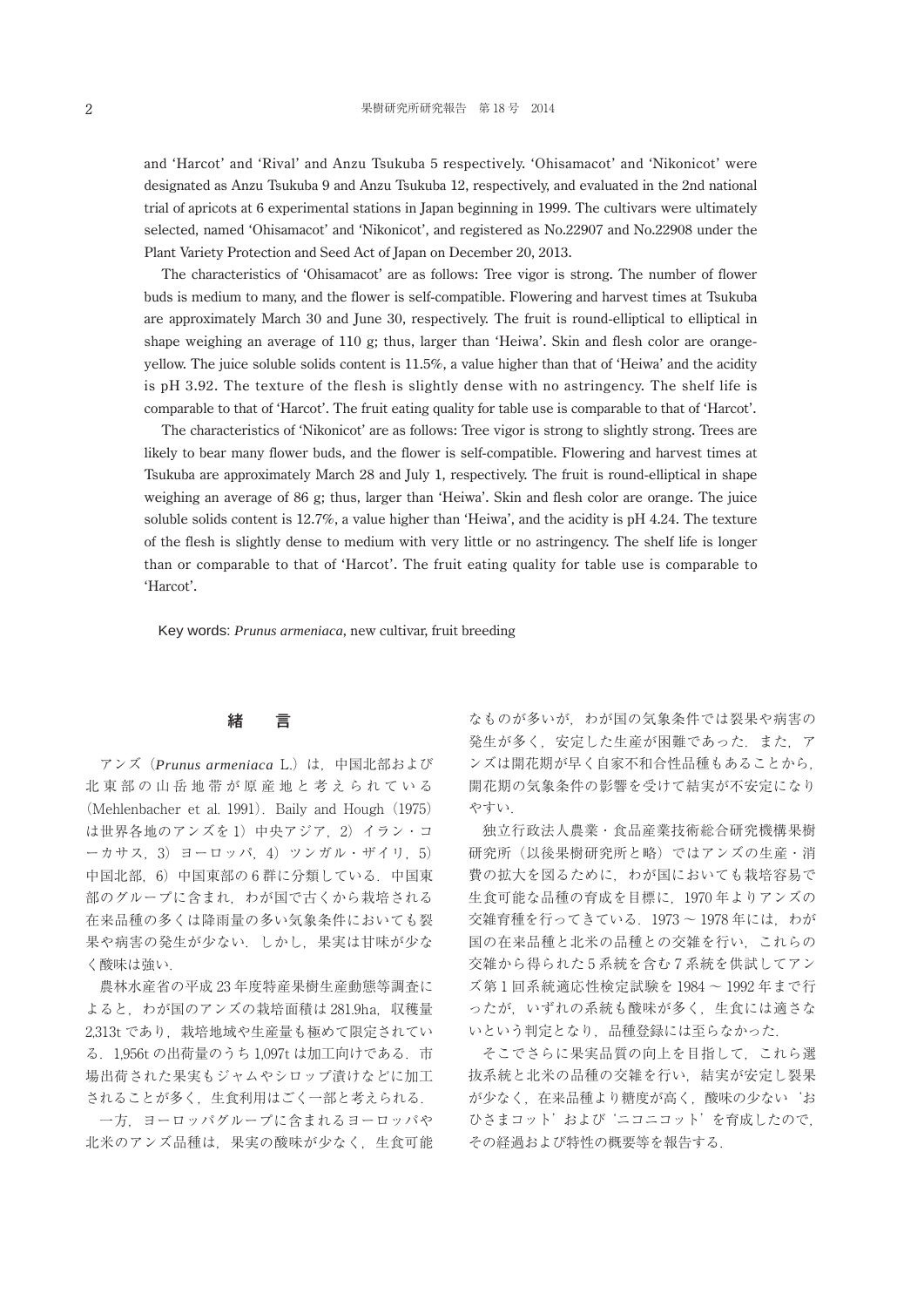# 謝 辞

本品種の育成に当たり,系統適応性検定試験を担当 された関係公立試験研究機関の各位,ならびに多大の ご協力を寄せられた歴代職員,研修生の各位に心から 謝意を表する.

# 育成経過

'おひさまコット'は「アンズ筑波 5 号」に'Harcot' を,'ニコニコット'は'Rival'に「アンズ筑波 5 号」 を交雑して得られた実生から選抜された(Fig.1). 'Harcot'はカナダで,'Rival'はアメリカで育成され た糖度が高く,酸味の少ない品種である.「アンズ筑波 5 号」は 1973 年に果樹試験場で,アメリカから導入さ れた'New Castle Early'に山梨県の豊産性の在来品種 である'甲州大実'を交雑して得られた実生から選抜し, アンズ第 1 回系統適応性検定試験に供試したが品種登 録には至らなかった選抜系統である. ともに、交雑は 1990 年に農林水産省果樹試験場(現 果樹研究所)千代 田試験地(茨城県かすみがうら市)で行い,得られた 種子は低温処理後に同年秋に播種した.育苗圃場で 2 年間養成後,1993 年に'おひさまコット'および'ニ コニコット'はそれぞれ個体番号 AA-43-17 および AA-46-25 を付して果樹研究所 (茨城県つくば市)の育 種圃場に定植した.食味の良いことから両者とも 1998 年に一次選抜した 1999年4月より'おひさまコット' および'ニコニコット'はそれぞれ「アンズ筑波 9 号」 および「アンズ筑波 12 号」の系統名でアンズ第 2 回系 統適応性検定試験に供試し、全国 6 か所の公立試験研 究機関で試作栽培を行い,その特性を検討した.その 結果,裂果および病害の発生が少なく,自家和合性で



Fig.1. Pedigree of 'Ohisamacot' and 'Nikonicot'.

豊産性であり,糖度が高く酸味が少なく生食に適する と判定され,2009 年 1 月の平成 20 年度果樹系統適応性・ 特性検定試験成績検討会(落葉果樹)において新品種 にふさわしいとの合意が得られ,平成 20 年度果樹試験 研究推准会議(2009年2月)において新品種候補とす ることが決定された.2009 年 7 月 15 日に種苗法による 品種登録出願を行い,同年 9 月 24 日に'サニーコット' と'ニコニコット'として出願公表され,2010年4月 に優良農作物あんず農林 1 号およびあんず農林 2 号と して認定された.しかし,'サニーコット'については アメリカに'Sunny cot'というアンズの既存品種があ ったため, 2013 年 3 月 4 日に名称変更命令が出され, 同年 6 月 12 日に'おひさまコット'への名称変更が公 表された.2013 年 12 月 20 日にそれぞれ登録番号 22907 号および 22908 号として品種登録された.

本品種の系統適応性検定試験を実施した公立試験研 究機関は以下のとおりである(名称は 2009 年 3 月時点). 秋田県農林水産技術センター果樹試験場天王分場、福 島県農業総合センター会津地域研究所、埼玉県農林総 合研究センター園芸研究所,長野県果樹試験場,福井 県園芸試験場、愛知県農業総合試験場、なお、愛知県 農業総合試験場は 2004 年度に、福島県農業総合センタ ー会津地域研究所は 2005 年に,秋田県農林水産技術セ ンター果樹試験場天王分場は 2006 年に試験を中止した.

果樹研究所における育成担当者と担当期間は以下の とおりである:京谷英壽(1990 ~ 1992),西村幸一(1990 ~ 1992), 中村ゆり (1990~1991), 小園照雄(1990  $\sim$  1992), 土師岳 (1991  $\sim$  2005), 山口正己 (1992  $\sim$ 2009),福田博之(1992 ~ 1993),三宅正則(1993 ~ 1996), 木原武士 (1993~1996), 八重垣英明 (1996~ 2008),鈴木勝征(1996 ~ 2004),末貞佑子(2004 ~ 2009),内田 誠(2004 ~ 2006),安達栄介(2008 ~ 2009).

#### 特性の概要

#### 1.育成地における特性

育成系統適応性検定試験・特性検定試験調査方法(農 林水産省果樹試験場,1994;独立行政法人農業・食品 産業技術総合研究機構果樹研究所,2007)に従い , 2005  $\sim$  2008年の4年間果樹研究所において、わが国で最も 栽培が多く加工に用いられる'平和'および生食用と して普及されている'Harcot'を対照品種として'お ひさまコット'および'ニコニコット'の樹体特性と 果実形質の調査を行った. 摘果は5月に成熟果実が接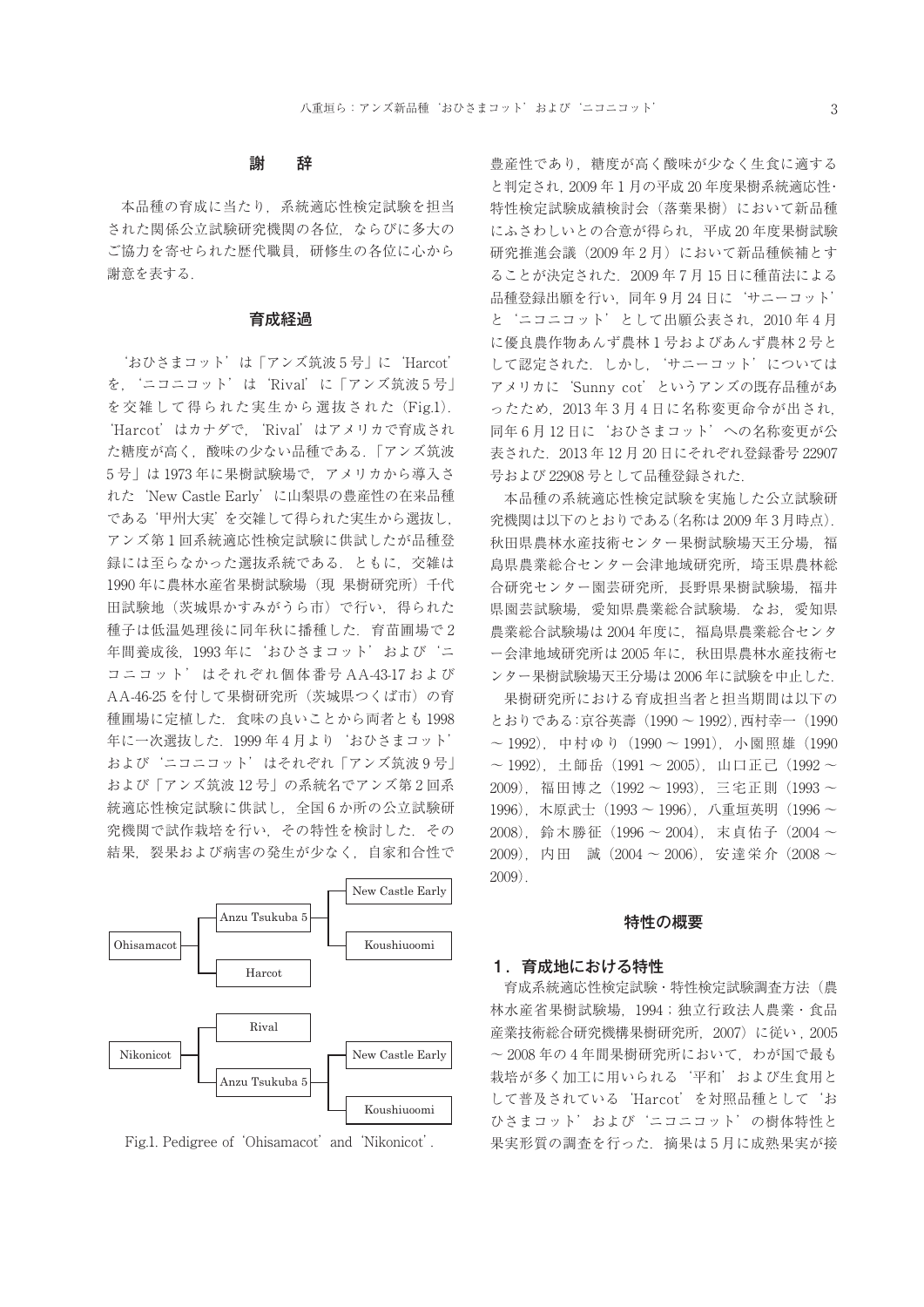触しない間隔である5~6cmに1果として実施した.'お ひさまコット'および'ニコニコット'の評価には, アンズ実生台木に接ぎ木した 2005 年に 7 年生の 2 樹を 用いた.'平和'および'Harcot'については 2005 年 に 12 年生の 1 樹を用いた. 調査の結果を Table 1-1 および 1-2 に示した . Table

Table 1-1. Tree and fruit characteristics of 'Ohisamacot', 'Nikonicot','Heiwa' and 'Harcot' at NIFTS, Tsukuba (2005-2008).

| Cultivar         | Tree shape <sup>z</sup> | Tree<br>vigor      | Density<br>of new shoots <sup>x</sup>    | Number<br>of spurs <sup>w</sup> | Number<br>of flower<br>$buds^w$ | Pollen <sup>v</sup> | Physiological<br>fruit drop <sup>u</sup> |
|------------------|-------------------------|--------------------|------------------------------------------|---------------------------------|---------------------------------|---------------------|------------------------------------------|
| Ohisamacot       | Slightly<br>spreading   | Strong             | Intermediate between<br>dense and medium | Medium                          | Slightly<br>many                | Present             | Little $\sim$<br>Medium                  |
| <b>Nikonicot</b> | Intermediate            | Slightly<br>strong | Medium                                   | Medium                          | Many                            | Present             | Little $\sim$<br>Medium                  |
| Heiwa            | Intermediate            | Strong             | Intermediate between<br>dense and medium | Slightly<br>many                | Many                            | Present             | Little $\sim$<br>Much                    |
| Harcot           | Intermediate            | Strong             | Dense                                    | Slightly<br>many                | Slightly<br>many                | Present             | Little                                   |

z Classified into five classes: Upright; Slightly upright; Intermediate; Slightly spreading; Spreading.

y Classified into five classes: Strong; Slightly strong; Medium; Slightly weak; Weak.

x Classified into three classes: Dense; Medium; Sparce.

wClassified into five classes: Many; Slightly many; Medium; Slightly few; Few.

v Classified into two classes: Present; Absent.

u Classified into four classes: Much; Medium; Little; None.

| Cultivar   | Fruit<br>$shape^z$                   | Uniformity<br>of fruit<br>size and shape <sup>y</sup> | Ground<br>color of<br>fruit skin <sup>x</sup> | Degree of<br>fruit skin<br>blushing <sup>w</sup> | Fruit<br>cracking <sup>v</sup> | Flesh<br>color <sup>u</sup>    |
|------------|--------------------------------------|-------------------------------------------------------|-----------------------------------------------|--------------------------------------------------|--------------------------------|--------------------------------|
| Ohisamacot | Round<br>elliptic<br>$\sim$ Elliptic | High                                                  | Orange-yellow                                 | Very low<br>$\sim$ Low                           | None<br>$\sim$<br>Few          | Orange-yellow                  |
| Nikonicot  | Round<br>elliptic                    | High                                                  | Orange                                        | Low                                              | None<br>$\sim$<br>Few          | Orange                         |
| Heiwa      | Round<br>elliptic                    | High<br>$\sim$<br>Medium                              | Orange-yellow<br>$\sim$ Orange                | Very low                                         | Many                           | Orange-yellow<br>$\sim$ Orange |
| Harcot     | Elliptic                             | High $\sim$<br>Slightly high                          | Orange                                        | Slightly<br>low                                  | Few $\sim$<br>Very few         | Orange                         |

z Classified into five classes: Oblate; Round; Round elliptic; Elliptic; Ovate.

y Classified into five classes: High; Slightly high; Medium; Slightly low; Low.

x Classified into five classes: Greenish yellow; Yellow; Orange-yellow; Orange; Reddish orange.

wClassified into five classes: High; Medium; Low; Very low; None.

v Classified into five classes: Many; Medium; Few; Very few; None.

u Classified into six classes: Yellowish white; Light yellow; Yellow; Orange-yellow; Orange; Reddish orange.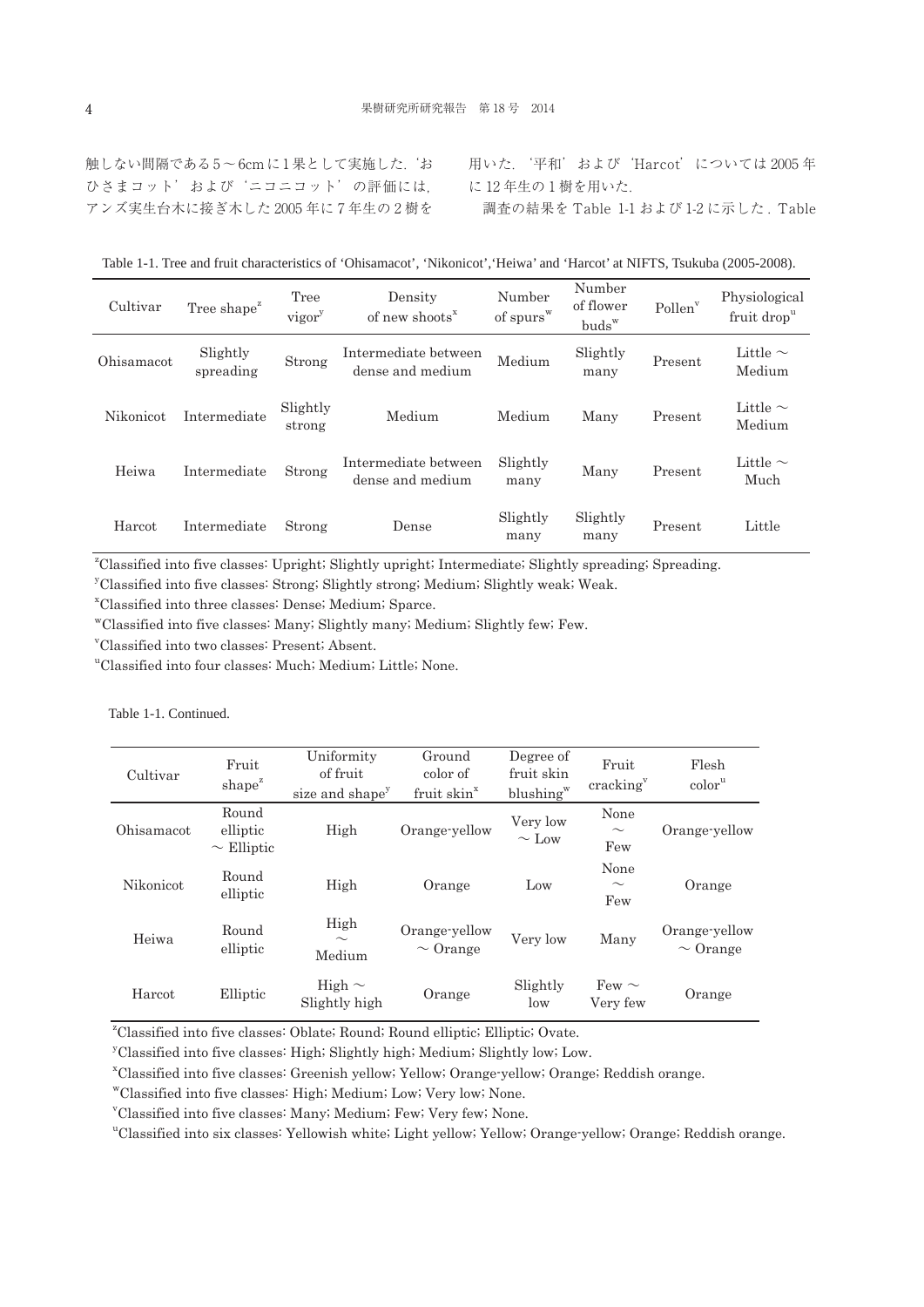1-2 の数値化された形質については,品種と年を要因と する 2 元配置分散分析を行った.月日で表示された形 質については、1月1日からの日数により数値化して解 析した.

#### 1)樹性

 樹姿は,'おひさまコット'は「やや開張性」,'ニコ ニコット'は'平和'と'Harcot'と同様に「中間」 である.樹勢は,'おひさまコット'は「強」,'ニコニ コット'は「やや強」である (Fig.2(A), Fig.3(A)).

## Table 1-1. Continued.

| Cultivar   | Texture<br>of flesh <sup><math>z</math></sup> | Juiciness<br>of $f$ lesh <sup>y</sup> | Astringency <sup>x</sup>   | Flavor <sup>w</sup>      | Shelf life <sup>v</sup>        | Eating quality<br>for table use <sup>u</sup> |
|------------|-----------------------------------------------|---------------------------------------|----------------------------|--------------------------|--------------------------------|----------------------------------------------|
| Ohisamacot | Slightly dense                                | High $\sim$<br>Slightly high          | None                       | Poor                     | Medium                         | Good<br>$\sim$ Fair                          |
| Nikonicot  | Slightly dense<br>$\sim$ Medium               | Slightly<br>high                      | Very little<br>$\sim$ None | Poor                     | Slightly long<br>$\sim$ Medium | Excellent<br>$\sim$ Fair                     |
| Heiwa      | Slightly dense<br>$\sim$ Medium               | Slightly<br>high                      | Very little<br>$\sim$ None | Poor $\sim$<br>Very Poor | Short                          | Poor<br>$\sim$ Very poor                     |
| Harcot     | Slightly dense<br>$\sim$ Medium               | Medium                                | None                       | Poor                     | Medium                         | Good<br>$\sim$ Fair                          |

z Classified into five classes: Dense; Slightly dense; Medium; Slightly coarse; Coarse.

y Classified into five classes: High; Slightly high; Medium; Slightly low; Low.

x Classified into five classes: Much; Medium; Little; Very little; None.

wClassified into five classes: Rich; Medium; Poor; Very poor; None.

v Classified into five classes: Long; Slightly long; Medium; Slightly short; Short.

u Classified into five classes: Excellent; Good; Fair; Poor; Very poor.

Table 1-2. Tree and fruit characteristics of 'Ohisamacot', 'Nikonicot', 'Heiwa' and 'Harcot' at NIFTS, Tsukuba (2005-2008).

| Cultivar                  | Full bloom<br>date | Harvest<br>date         | Fruit weight<br>(g) | Soluble solids<br>content<br>$(\%)$ | Acidity<br>(pH)   | Fresh<br>firmness<br>(kg) | Yield<br>$(kg$ tree) |
|---------------------------|--------------------|-------------------------|---------------------|-------------------------------------|-------------------|---------------------------|----------------------|
| Ohisamacot                | Mar. 30 $h^z$      | $\rm{Jun.}$ 30 $\rm{c}$ | 110c                | 11.5 <sub>b</sub>                   | 3.92 <sub>b</sub> | 1.28                      | 14.5                 |
| Nikonicot                 | Mar. 28 ab         | Jul. 1 c                | 86 b                | 12.7c                               | 4.24 h            | 1.62                      | 21.9                 |
| Heiwa                     | Mar. 29 ab         | Jun. 19 a               | 70a                 | 8.1 a                               | 3.31a             | 2.05                      | $3.2\,$              |
| Harcot                    | Mar. 29 ab         | Jun. 28 h               | $102\text{ c}$      | 13.0 <sub>c</sub>                   | 4.11 <sub>b</sub> | 1.43                      | 8.7                  |
| Significance <sup>y</sup> |                    |                         |                     |                                     |                   |                           |                      |
| Among cultivars           | $\star$            | $**$                    | $**$                | **                                  | **                | <b>NS</b>                 | NS                   |
| Among years               | **                 | **                      | NS                  | $\ast$                              | $\star$           | <b>NS</b>                 | <b>NS</b>            |

<sup>2</sup>Mean separation using least significant differences at  $P \leq 0.05$ .

<sup>y</sup>NS, \*, \*\* :Not significant at  $P \le 0.05$ , significant at  $P \le 0.05$  and significant at  $P \le 0.01$  in analysis of variance using the following model.  $P_{ij} = \mu + G_i + Y_j + E_{ij}$ 

 $P_{ii}$ : performance of the *i*th cultivar in the *j*th year;  $\mu$ : overall mean;  $G_i$ : effect of the *i*th cultivar;

 $Y_i$ : effect of the *j*th year;  $E_{ii}$ : residual.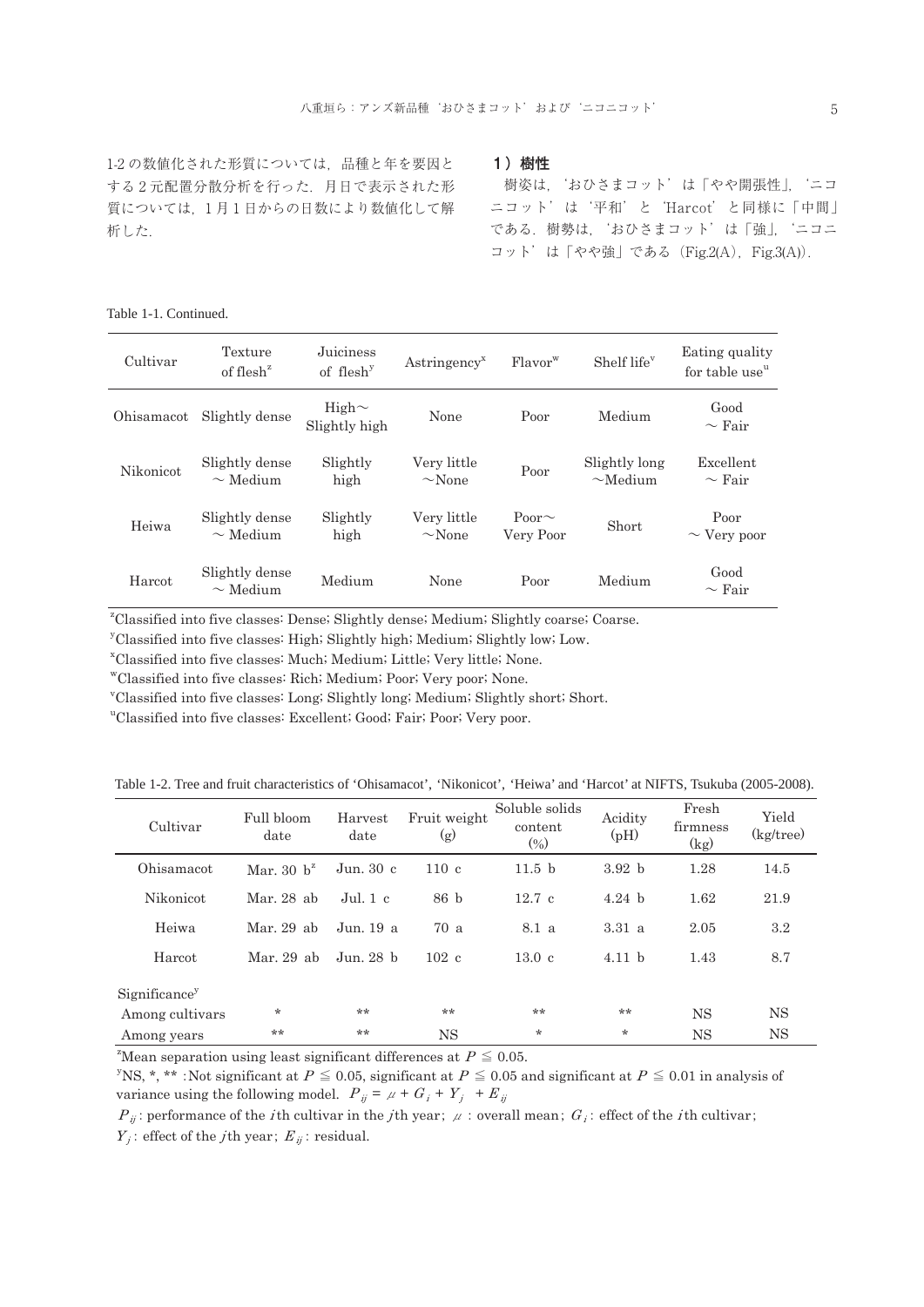新梢の発生密度は,'おひさまコット'は'平和'と同 様に「やや多」, 'ニコニコット'は「中」で,「多」の 'Harcot' より少ない. 短果枝の着生は、'おひさまコ ット'および'ニコニコット'とも「中」で,「やや多」 の'平和'および'Harcot'より少ない.花芽の着生は, 'おひさまコット'は'Harcot'と同様に「やや多」,'ニ コニコット'は'平和'と同様に「多」である.

 花弁はいずれも扁円形,桃色で,'おひさまコット' のほうがやや色が濃い.開花盛期は平均で'ニコニコ ット'は 3 月 28 日,'おひさまコット'は 3 月 30 日で あった.いずれも 3 月 29 日であった'平和'および 'Harcot'と有意差はなかったが,'おひさまコット' と'ニコニコット'の差は有意であった.両新品種と もに花粉は多く,自家和合性を示し(Table 2),自家不 和合性である'平和'および'Harcot'より結実が良 好である.

生理落果は、両新品種とも「少」から「中」である. 収穫盛期は平均で'おひさまコット'が6月30日, 'ニ コニコット'が7月1日となり、'平和'よりそれぞれ 11 日および 12 日, 'Harcot' よりそれぞれ 2 日および 3 日遅い.

#### 2)果実特性

 果形は,'おひさまコット'は「短楕円」から「楕円」 で'ニコニコット'は「短楕円」であり,'おひさまコ ット'のほうがやや縦長である (Fig.2(B,C),  $Fig.3(B,C)$ .

果実重は平均で おひさまコット' は 110 g, で '平和' より 40 g 程度大きく,'Harcot 'と同程度の大果とな る .'ニコニコット'は 86 g であり,'平和'より 15 g 程度大きいものの,'Harcot 'より 15 g 程度小さい.

果実の大きさと形の揃い(玉揃い)は,'おひさまコ ット'および'ニコニコット'とも「良」である. 果

| Table 2. Fruit set of self-pollinated 'Ohisamacot', |                                             |
|-----------------------------------------------------|---------------------------------------------|
|                                                     | 'Nikonicot'. 'Heiwa' and 'Harcot' at NIFTS. |
| Tsukuba (2002-2003).                                |                                             |

| Cultivar   | Fruit set $(\% )$ |      |         |  |  |  |
|------------|-------------------|------|---------|--|--|--|
|            | 2002              | 2003 | Average |  |  |  |
| Ohisamacot | 25.0              | 20.3 | 22.7    |  |  |  |
| Nikonicot  | 27.4              | 18.0 | 22.7    |  |  |  |
| Heiwa      | 0.6               | 1.3  | 1.0     |  |  |  |
| Harcot.    | 2.3               |      | 1.2     |  |  |  |

皮地色は,'おひさまコット'が「橙黄」,'ニコニコット' が「橙」であり、'おひさまコット'がより黄色い. 果 皮の着色は,'おひさまコット'が「微」から「少」,'ニ コニコット'が「少」である. 裂果の発生は'おひさ まコット','ニコニコット'ともに「無」から「少」で, '平和','Harcot 'より少ない.果肉色は,'おひさま コット'は「橙黄」,'ニコニコット'は「橙」で果皮 と同様に'おひさまコット'がやや黄色い(Fig.2(B,C),  $Fig.3(B,C)$ .

肉質は, 'おひさまコット' が「やや密」, 'ニコニコ ット'が'平和'と'Harcot 'と同じく「やや密」か ら「中」であった.果汁は'おひさまコット'は「多」 から「やや多」,'ニコニコット'は「やや多」で,「中」 の'Harcot'より多かった.渋味は'おひさまコット' は「無」,'ニコニコット'は「微」から「無」で対照 品種同様にほぼ感じられなかった.香気は両新品種と も「少」で,対照品種と同程度であった.日持ち性は'お ひさまコット'は「中」,'ニコニコット'は「やや良」 から「中」で,「不良」の'平和'よりも優れ,「中」 の'Harcot'と同等以上であった.

糖度は平均で'おひさまコット'は 11.5 %,'ニコニ コット'は 12.7 % である . 両新品種とも'平和'より 高いものの,'おひさまコット'は'Harcot'より低い. 酸度は pH の平均で'おひさまコット'は 3.92, 'ニコ ニコット'は 4.24 である. 両新品種とも '平和'より酸 味が少なく,'Harcot'と同程度であるが,'おひさま コット'はやや酸味を感じる. 総合的な生食用として の品質は'おひさまコット'は「上中」から「中」,'ニ コニコット'は「上」から「中」で,「中下」から「下」 の'平和'より優れ,「上中」から「中」の'Harcot' と同等以上であった.

1樹あたり収穫量は'おひさまコット'は4年間の平 均で 14.5 kg,10 年生樹では 38kg 程度であった.'ニコ ニコット'は平均で 21.9 kg, 10 年生樹で 58kg 程度で あった.両新品種とも'平和'および'Harcot'より 多いものの有意な差ではなかった.

#### 2.系統適応性検定試験における特性

1999 年からアンズ第2回系統適応性検定試験に供試 し,育成地の果樹研究所を含め'平和'と'Harcot' を対照品種として育成系統適応性検定試験・特性検定 試験調査方法(農林水産省果樹試験場,1994;独立行 政法人農業・食品産業技術総合研究機構果樹研究所, 2007)により特性を調査した.2007 年と 2008 年の各場 所の成績を'おひさまコット'は Table 3 に,'ニコニ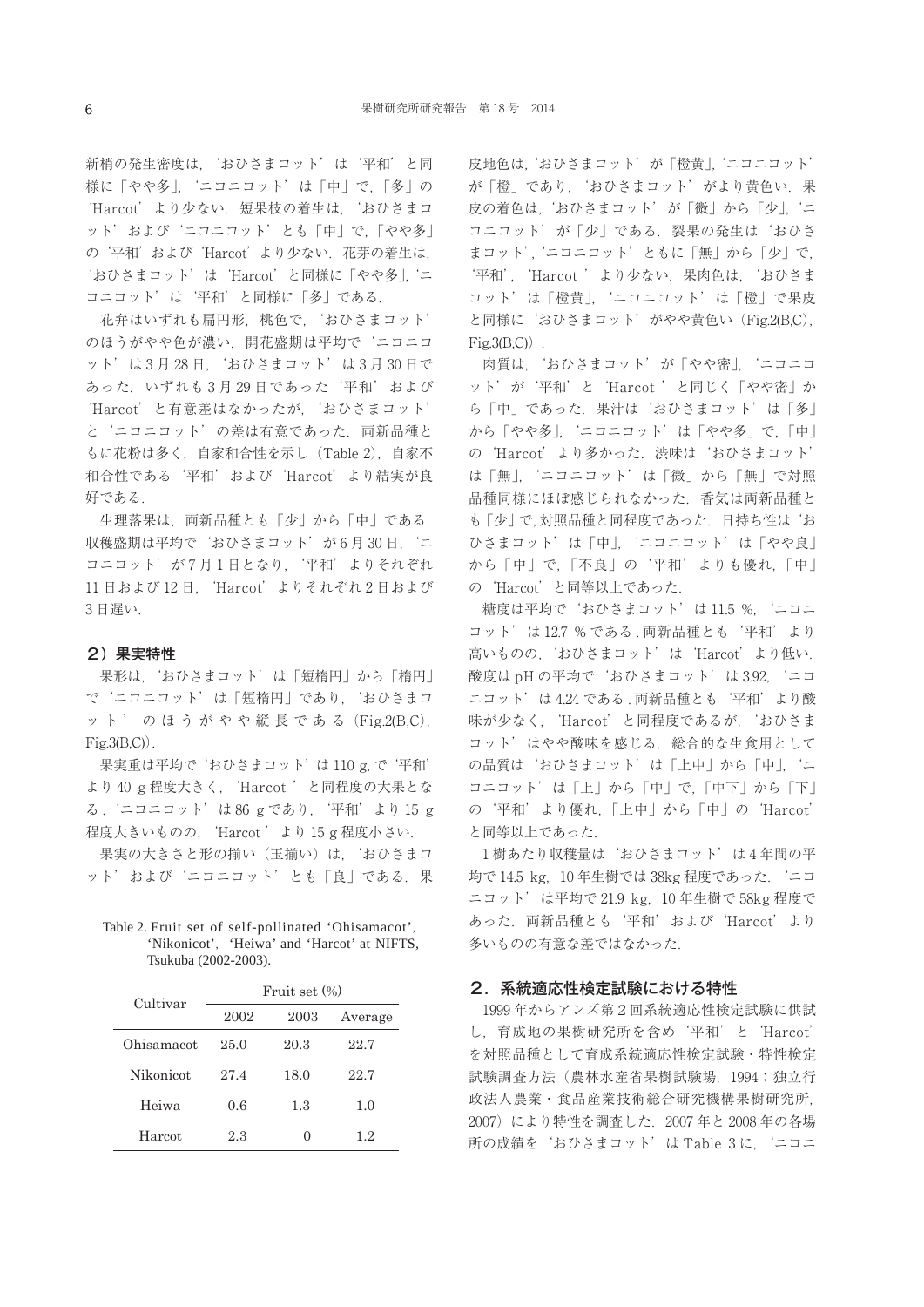コット'は Table 4 に示した.Table 5 には'平和'お よび'Harcot'と比較した成績を示した.

# 1)樹性

樹姿は,'おひさまコット'は「やや開張性」,'ニコ ニコット'は開張と直立の「中間」が最も多かった. 樹勢は,'おひさまコット'は「中」が最も多く,'ニ コニコット'は,「強」と「やや強」が同数であり,'お ひさまコット'より強い傾向となった.

新梢の発生密度は,'おひさまコット'は「やや多」 から「少」,'ニコニコット'は「多」から「中」で'お ひさまコット'より多い評価であった.短果枝の着生は, 両新品種を同じ判定とする場所が多く,「多」から「中」 であった. 花芽の着生は、'おひさまコット'は「多」

| Table 3. Tree and fruit characteristics of 'Ohisamacot' in the national trial (Mean of 2007 and 2008). |  |  |
|--------------------------------------------------------------------------------------------------------|--|--|
|--------------------------------------------------------------------------------------------------------|--|--|

| Cultivar   | Location | Tree<br>age <sup>y</sup> | Tree<br>shape         | Tree<br>vigor      | Density<br>of new shoots                           | Number<br>of spurs | Number<br>of flower<br>buds | Physiological<br>fruit drop |
|------------|----------|--------------------------|-----------------------|--------------------|----------------------------------------------------|--------------------|-----------------------------|-----------------------------|
| Ohisamacot | Tsukuba  | 10                       | Slightly<br>spreading | Strong             | Intermediate between<br>Medium<br>dense and medium |                    | Slightly<br>many            | Little                      |
|            | Saitama  | $T-5$                    | Intermediate          | Medium             | Sparce                                             | Medium             | Many                        | None                        |
|            | Nagano   | $\bf 5$                  | Slightly<br>spreading | Medium             | Medium                                             | Medium             | Medium                      | Little                      |
|            | Fukui    | 9                        | Slightly<br>spreading | Medium             | Sparce                                             | Many               | Many                        | None                        |
| Nikonicot  | Tsukuba  | 10                       | Intermediate          | Slightly<br>strong | Medium                                             | Medium             | Many                        | Little                      |
|            | Saitama  | 10                       | Intermediate          | Strong             | Medium                                             | Slightly<br>many   | Many                        | Medium                      |
|            | Nagano   | 10                       | Intermediate          | Slightly<br>strong | Intermediate between<br>dense and medium           | Medium             | Many                        | Little                      |
|            | Fukui    | 9                        | Slightly<br>spreading | Strong             | Dense                                              | Many               | Many                        | None                        |

<sup>2</sup>See Table 1-1 for the evaluation of each trait.

y "T"indicates top worked tree.

#### Table 3. Continued.

| Cultivar   | Location | Fruit<br>shape    | Uniformity<br>of fruit<br>size and shape | Ground<br>color of<br>fruit skin | Degree of<br>fruit skin<br>blushing | Fruit<br>cracking | Flesh<br>color    |
|------------|----------|-------------------|------------------------------------------|----------------------------------|-------------------------------------|-------------------|-------------------|
| Ohisamacot | Tsukuba  | Round<br>elliptic | High                                     | Orange-<br>yellow                | Low                                 | None              | Orange-<br>yellow |
|            | Saitama  | Elliptic          | High                                     | Orange                           | Very low                            | None              | Orange-<br>yellow |
|            | Nagano   | Elliptic          | High                                     | Orange-<br>yellow                | Very low                            | None              | Orange-<br>yellow |
|            | Fukui    | Round<br>elliptic | Medium                                   | Orange-<br>yellow                | Very low                            | None              | Orange-<br>yellow |
| Nikonicot  | Tsukuba  | Round<br>elliptic | High                                     | Orange                           | Low                                 | Few               | Orange            |
|            | Saitama  | Round<br>elliptic | High                                     | Orange                           | Low                                 | Very few          | Orange            |
|            | Nagano   | Round<br>elliptic | High                                     | Orange-<br>yellow                | Low                                 | None              | Orange-<br>yellow |
|            | Fukui    | Round<br>elliptic | Slightly high                            | Orange                           | Low                                 | Few               | Orange-<br>yellow |

<sup>2</sup>See Table 1<sup>-1</sup> for the evaluation of each trait.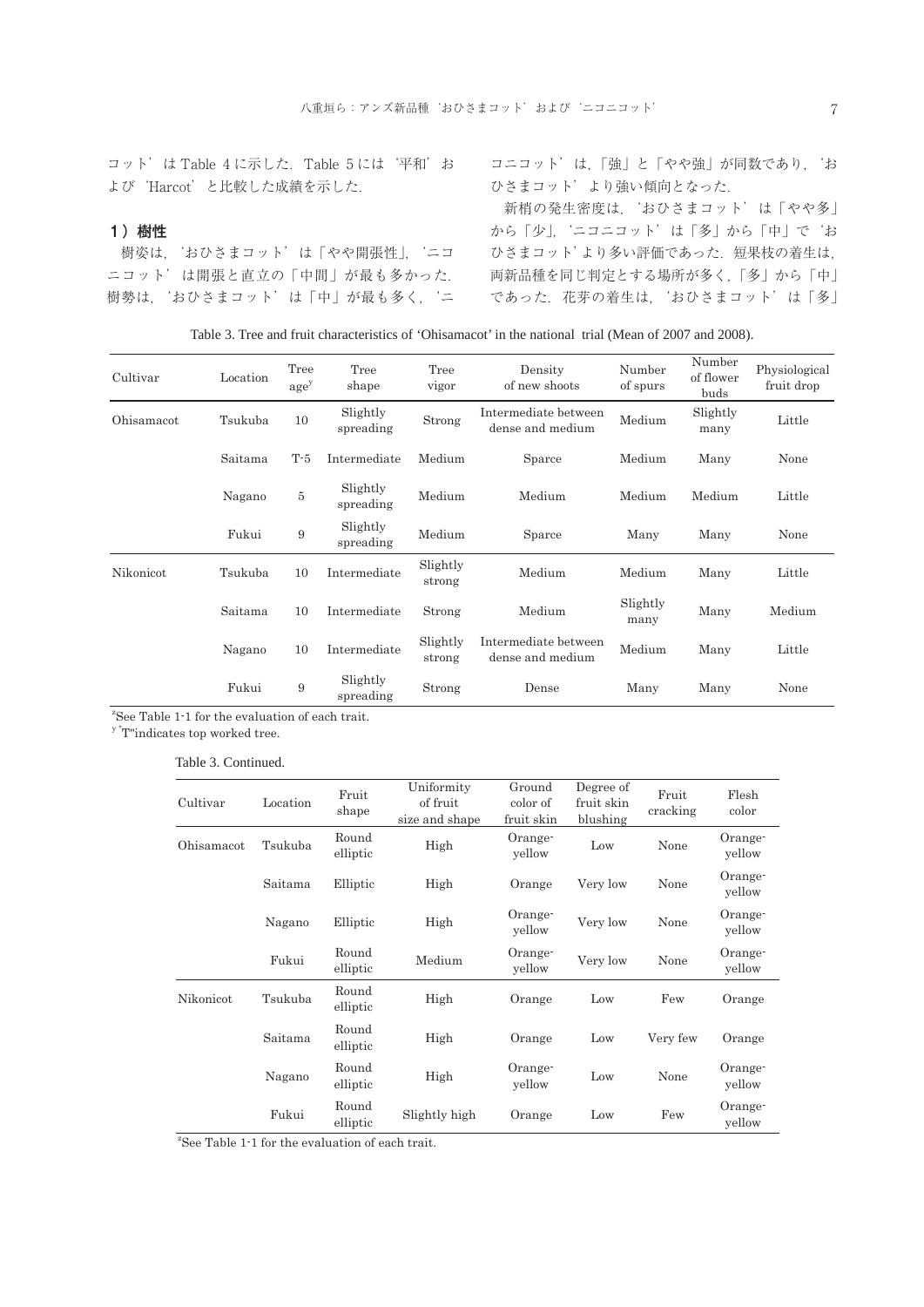が多かったが「やや多」と「中」の判定もあった.一方, 'ニコニコット'は全場所で「多」と判定され,'おひ さまコット'より多い傾向を示した.

生理落果は'おひさまコット'は「無」と「少」が 同数であり,'ニコニコット'は「少」が多かったが,「中」 もあった.

系統適応性検定試験における開花盛期の 2007 年およ

Table 3. Continued.

び 2008 年の各場所の平均は,'おひさまコット'で 3 月 31 日,'ニコニコット'で 3 月 28 日となり,'平和' よりそれぞれ 4 日および 1 日遅く,'Harcot'よりそれ ぞれ 1 日および 4 日早くなった.

また、収穫盛期の平均は、'おひさまコット'で6月 29 日,'ニコニコット'で 6 月 30 日となり,それぞれ'平 和'より 9 日および 10 日遅く,'Harcot'より 1 日お

| Cultivar   | Location | Texture<br>of flesh | Juiciness<br>of flesh | Astringency    | Flavor | Shelf life        | Eating quality<br>for table use |
|------------|----------|---------------------|-----------------------|----------------|--------|-------------------|---------------------------------|
| Ohisamacot | Tsukuba  | Slightly<br>dense   | High                  | None           | Poor   | Medium            | Good                            |
|            | Saitama  | Slightly<br>dense   | Medium                | None           | None   | Medium            | Good                            |
|            | Nagano   | Dense               | High                  | None           | Medium | Medium            | Good                            |
|            | Fukui    | Medium              | Medium                | None           | None   | Slightly<br>short | Fair                            |
| Nikonicot  | Tsukuba  | Slightly<br>dense   | Slightly<br>high      | Very<br>little | Poor   | Slightly<br>long  | Excellent                       |
|            | Saitama  | Dense               | Slightly<br>high      | None           | None   | Slightly<br>short | Excellent                       |
|            | Nagano   | Dense               | Medium                | None           | Medium | Medium            | Good                            |
|            | Fukui    | Medium              | Medium                | None           | Poor   | Slightly<br>short | Good                            |

<sup>2</sup>See Table 1<sup>-1</sup> for the evaluation of each trait.

Table 4. Tree and fruit characteristics of 'Nikonicot' in the national trial (Mean of 2007 and 2008).

| Cultivar   | Location | time      | Full bloom Harvesting<br>time | Fruit<br>weight<br>(g) | Soluble solids<br>content<br>$(\% )$ | Titratable<br>acidity<br>$(\% )$ | Fresh<br>firmness<br>(kg) | Yield<br>$(kg$ tree) |
|------------|----------|-----------|-------------------------------|------------------------|--------------------------------------|----------------------------------|---------------------------|----------------------|
| Ohisamacot | Tsukuba  | Mar.27    | Jun.27                        | 109                    | 12.4                                 |                                  | 1.45                      | 23.2                 |
|            | Saitama  | Mar.24    | Jun.25                        | 115                    | 15.8                                 | $1.10^{2}$                       | 1.15                      | 8.1                  |
|            | Nagano   | Apr. $14$ | Jul.7                         | 81                     | 13.9                                 | $0.90^{\rm z}$                   | 1.63                      | 5.8                  |
|            | Fukui    | Mar.29    | Jul.1                         | 84                     | 11.3                                 | 1.62                             | 1.52                      | 17.4                 |
|            | Average  | Mar.31    | Jun.29                        | 97                     | 13.4                                 | 1.21                             | 1.44                      | 13.6                 |
| Nikonicot  | Tsukuba  | Mar.26    | Jun.29                        | 85                     | 13.9                                 |                                  | 1.81                      | 31.4                 |
|            | Saitama  | Mar.18    | Jun.23                        | 96                     | 13.7                                 | $0.70^{\rm z}$                   | 1.05                      | 40.7                 |
|            | Nagano   | Apr. $10$ | Jul.10                        | 80                     | 15.2                                 | $0.70^{\rm z}$                   | 1.49                      | 20.9                 |
|            | Fukui    | Mar.27    | Jul.1                         | 62                     | 11.2                                 | 1.57                             | 1.58                      | 20.2                 |
|            | Average  | Mar.28    | Jun.30                        | 81                     | 13.5                                 | 0.99                             | 1.48                      | 28.3                 |

 $\overline{Z}$  Data of 2008.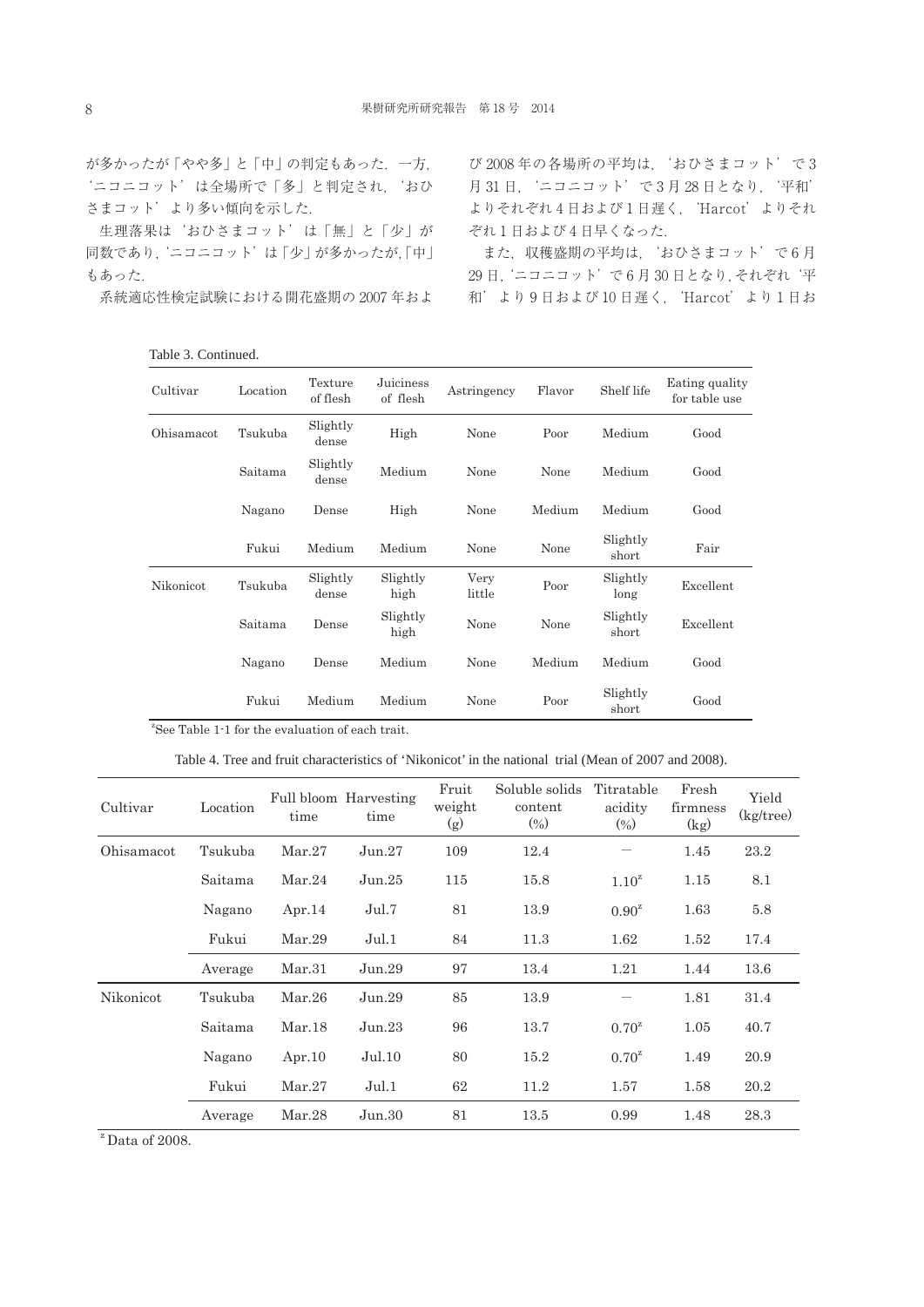よび 2 日遅くなった.

#### 2)果実特性

果形は,'おひさまコット'は「楕円」と「短楕円」 とする場所が同数であった.'ニコニコット'はすべて の場所で「短楕円」と評価され, 'おひさまコット' ほ ど縦長ではなかった.

 果実の大きさと形のそろいは,両新品種ともに「良」 の評価が多かった. 果皮地色は、おひさまコット'が「橙 黄」の評価が多かったが,'ニコニコット'は「橙」の 評価が多かった. 果皮の着色は おひさまコット'は「微」 の評価が多く,'ニコニコット'は全て「少」の評価で あった.裂果の発生は,'おひさまコット'は全場所で 「無」の判定であり,'ニコニコット'は「無」から「少」 の判定であり、問題とならなかった. 果肉色は'おひ さまコット'より'ニコニコット'は橙色が強い評価 が多かった.

肉質は、両新品種とも「密」から「中」であった. 果汁は'おひさまコット'は「多|から「中」, ニコ ニコット'は「やや多」から「中」であった. 渋味は お ひさまコット'は全場所で「無」, 'ニコニコット' は1 場所で「微」,残りの場所が「無」と問題とならなかった. 香気は両新品種とも「中」から「無」であった.日持 ち性は'おひさまコット'は「中」から「やや不良」,'ニ コニコット'は「やや良」から「やや不良」であった.

 各場所での 2007 年および 2008 年の果実重の平均 は'おひさまコット'は 97 g で,'平和'と'Harcot' よりも大きかった. 'ニコニコット' は 81 g で, '平和' より大きいものの,'Harcot'よりは小さかった .

糖度の平均は'おひさまコット'は 13.4 %,'ニコニ コット'は 13.5 % であり,'平和'より高く,'Harcot' よりは低かった. 滴定酸度の各場所の平均は'おひさま コット'は 1.21 g/100 ml で,'ニコニコット'は 0.99 g/100 ml で両新品種ともに'平和'よりも少ないものの, 'Harcot' よりも多かった. 総合的な生食用としての品 質は'おひさまコット'は「上中」から「中」, 'ニコ ニコット'は「上」から「上中」で,'ニコニコット' の方が高い評価であった.

1樹あたり収穫量の各場所の平均は'おひさまコッ ト'は 13.6 kg,'ニコニコット'は 28.3 kg であり,'平 和'と'Harcot'よりも多く,豊産性であった.

#### 3. 栽培上の留意点

両新品種ともに花芽が多く,自家和合性で結実が良 好なので摘果を適切に行い,果実肥大を促進する.'ニ コニコット'は'おひさまコット'よりも花芽が多く, 豊産性であるので,果実が小さくなりやすく,特に注 意が必要である.

両新品種ともに,樹上や収穫後の果肉軟化が比較的 速いため,適期収穫に努める.

せん孔細菌病,灰星病には両新品種ともに罹病性で あるが、通常の防除により被害を回避できる. 両新品 種ともに胴枯病の発生は認められるが,'Harcot'より 少ない.

#### 摘 要

1.'おひさまコット'は 1990 年に農林水産省果樹 試験場(現 独立行政法人農業・食品産業技術総合研究 機構果樹研究所)において,「アンズ筑波 5 号」に'Harcot' を交雑して得た種子より得た実生から選抜されたアン ズ品種である.1999 年より「アンズ筑波 9 号」の系統 名を付してアンズ第2回系統適応性検定試験に供試し, 特性を検討した. 種苗法による品種登録出願を行い, 2013 年 12 月 20 日に登録番号 22907 号として品種登録 された.'おひさまコット'の樹勢は「中」程度で花芽

Table 5. Tree and fruit characteristics of 'Ohisamacot', 'Nikonicot', 'Heiwa' and 'Harcot' in the national trial (Mean of 2007 and 2008).

| Cultivar   | Full bloom<br>time | Harvesting<br>time | Fruit<br>weight<br>(g) | Soluble solids<br>content<br>$\left(\% \right)$ | Titratable<br>acidity<br>$\left(\frac{0}{0}\right)$ | Fresh<br>firmness<br>(kg) | Yield<br>$(kg$ tree) |
|------------|--------------------|--------------------|------------------------|-------------------------------------------------|-----------------------------------------------------|---------------------------|----------------------|
| Ohisamacot | Mar.31             | Jun.29             | 97                     | 13.4                                            | 1.21                                                | 1.44                      | 13.6                 |
| Nikonicot  | Mar.28             | Jun.30             | 81                     | 13.5                                            | 0.99                                                | 1.48                      | 28.3                 |
| Heiwa      | Mar. 27            | Jun.20             | 64                     | 9.4                                             | 2.13                                                | 1.68                      | 4.2                  |
| Harcot     | Apr.1              | Jun.28             | 92                     | 14.5                                            | 0.80                                                | 1.21                      | 8.0                  |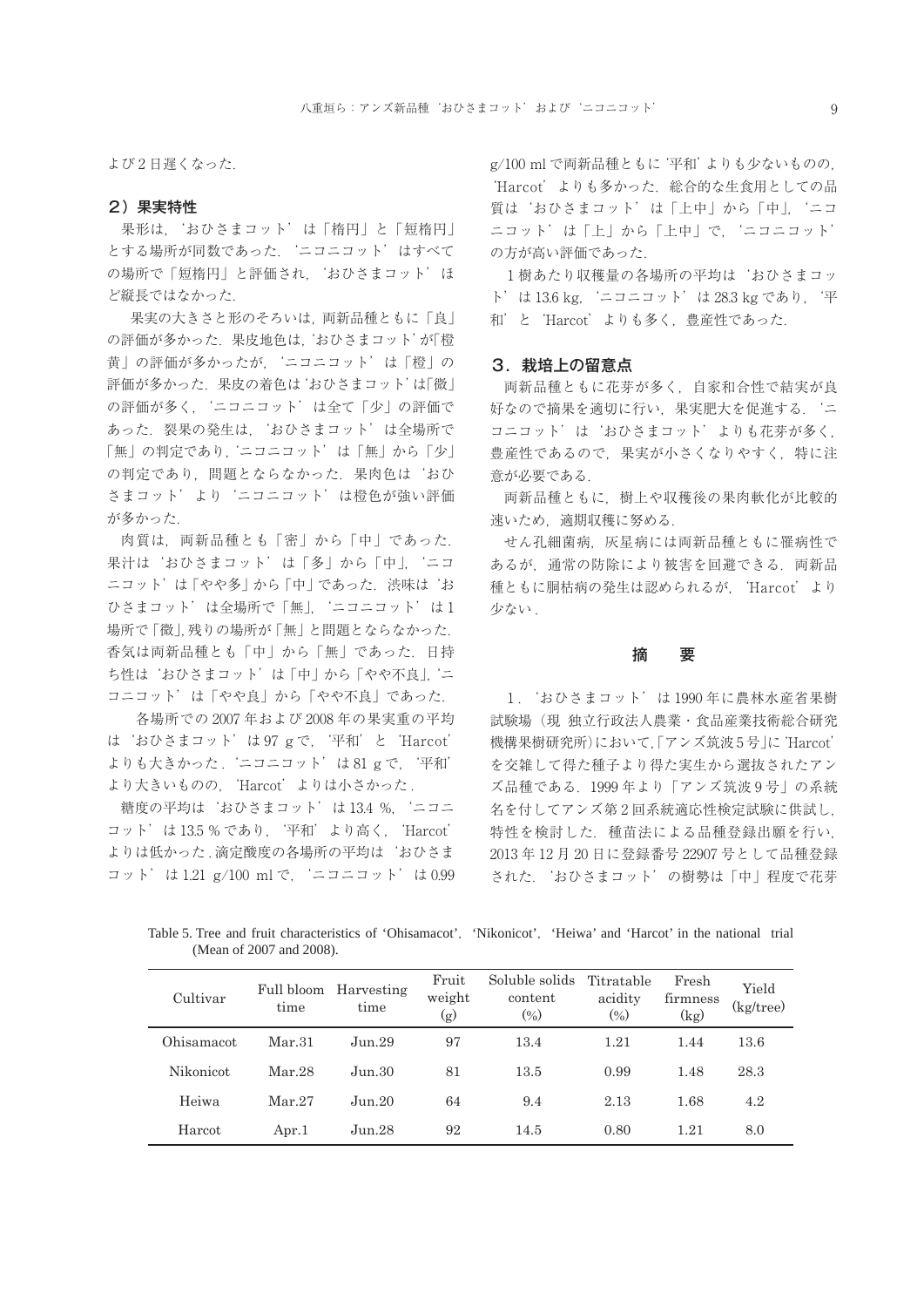の着生は「中」から「多」である. 自家和合性である. 育成地では開花期および収穫期はそれぞれ 3 月 30 日, 6 月 30 日頃となる.開花期は'平和'と'Harcot'と 同時期であるが,収穫期は両品種よりも遅い.果形は 短楕円~楕円で,果皮地色および果肉色は「橙黄」で ある.果実重は 110 g で'平和'より大きい.糖度は 11.5 %, 酸度は pH3.92 程度で, '平和'より糖度が高く 酸味が少ない. 肉質は「やや密」, 渋味は「無」,日持 ち性は「中」である.1 樹あたり収量は 10 年生樹で 38 kg 程度である.

2. 'ニコニコット'は 1990 年に農林水産省果樹試験 場(現 独立行政法人 農業・食品産業技術総合研究機 構果樹研究所)において,'Rival'に「アンズ筑波 5 号」 を交雑して得た種子より得た実生から選抜されたアン ズ品種である.1999 年より「アンズ筑波 12 号」の系統 名を付してアンズ第 2 回系統適応性検定試験に供試し, 特性を検討した. 種苗法による品種登録出願を行い, 2013 年 12 月 20 日に登録番号 22908 号として品種登録 された. 'ニコニコット'の樹勢は「強」から「やや強」 で花芽の着生は「中」から「多」である.自家和合性 である.育成地では開花期および収穫期はそれぞれ,3 月 28 日,7 月 1 日頃となる.開花期は'平和'と'Harcot' と同時期であるが,収穫期は両品種よりも遅い.果形 は短楕円で,果皮地色および果肉色は「橙」である. 果実重は 86 g で '平和' より大きい. 糖度は 12.7 %,

酸度は pH4.24 程度で、'平和'より糖度が高く酸味が 少ない.1 樹あたり収量は 10 年生樹で 58 kg 程度で豊 産性である.

# 引用文献

- 1) Baily, C. H. and F. Hough. 1975. Apricots. In : Janick J. and J. N. Moore (eds.). Advances in Fruit Breeding. p.367-384. Purdue Univ. Press, West Lafayette, Ind.
- 2)独立行政法人農業・食品産業技術総合研究機構果樹 研究所.2007.育成系統適応性検定試験・特性検 定試験調査方法.P.102-122.
- 3) Mehlenbacher, S. A., Cociu V. and Hough L. F. 1991. Apricots (Prunus). In : Moore, J. N. and Ballington Jr. J.R. (eds.). Genetic resources of temperate fruit and nut crops. p.65-72. International Society for Horticultural Science. Wageningen.
- 4)農林水産省.平成 23 年度特産果樹生産動態等調査. (オンライン),入手先< http://www.e-stat.go.jp/ SG1/estat/List.do?lid=000001115710 >, (公表 2013-11-20).
- 5)農林水産省果樹試験場.1994.育成系統適応性検定 試験・特性検定試験調査方法.p.88-99.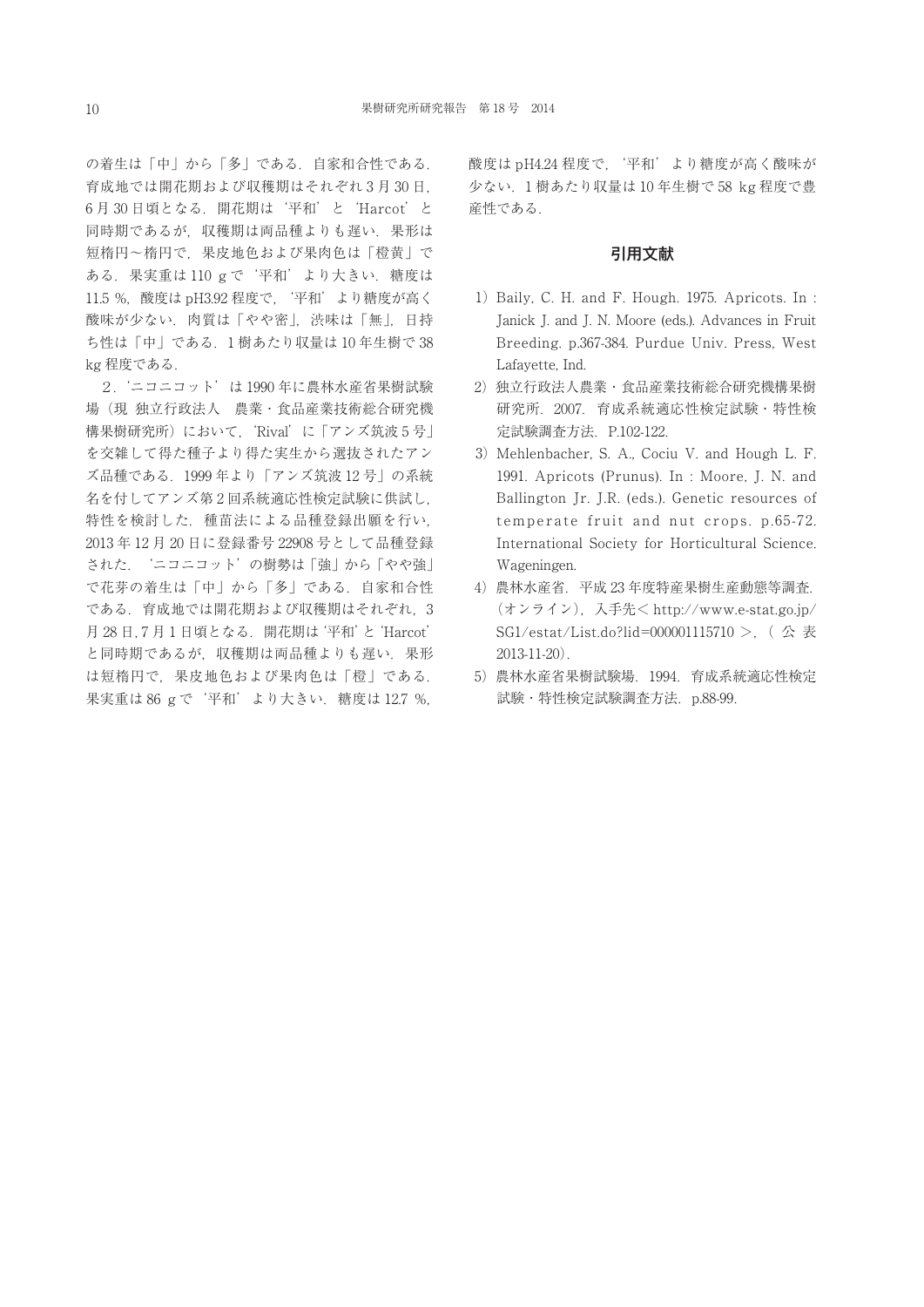

Fig.2. Tree shape (A), fruit bearing branch (B) and fruit (C) of 'Ohisamacot'.